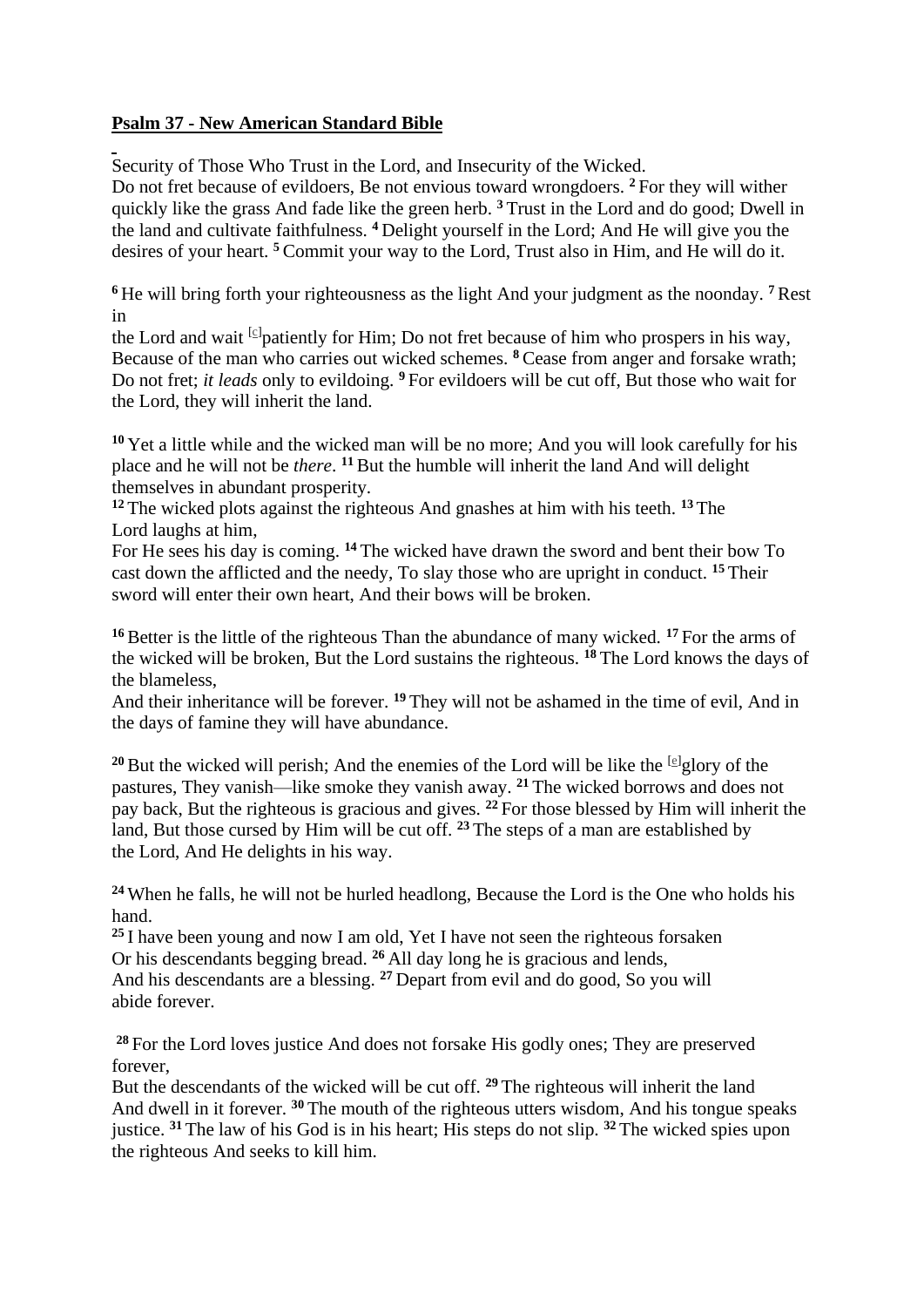**<sup>33</sup>** The Lord will not leave him in his hand Or let him be condemned when he is judged. **<sup>34</sup>** Wait for the Lord and keep His way, And He will exalt you to inherit the land; When the wicked are cut off, you will see it. **<sup>35</sup>** I have seen a wicked, violent man Spreading himself like a luxuriant tree in its native soil.

**<sup>36</sup>** Then he passed away, and lo, he was no more; I sought for him, but he could not be found. **<sup>37</sup>** Mark the blameless man, and behold the upright; For the man of peace will have a posterity. **<sup>38</sup>**But transgressors will be altogether destroyed; The posterity of the wicked will be cut off. **<sup>39</sup>** But the salvation of the righteous is from the Lord; He is their strength in time of trouble. **<sup>40</sup>** The Lord helps them and delivers them;

He delivers them from the wicked and saves them, Because they take refuge in Him.

## **We will use five tools on our expedition that are built around five questions**

What questions were provoked within you? Did anything confuse you? Did anything move you emotionally? Did God instruct you to do something? Did you gain any insight into God's character?

## **Paul's questions and insights**

- 1. David gives his testimony of his life trusting in God.
- 2. Don't be impressed by workers of evil and their apparent success, it will all end in tears.
- 3. Be a good person with your time on earth, cultivate faithfulness by trusting in God.
- 4. A most commonly quoted verse 'delight yourself in the Lord' it means to make God's ways, which are good, your ways.
- 5. And then He promises to give you the desires of your heart.
- 6. If you take a look at what is in your heart, you will discover a desire to do right.
- 7. What makes God glad makes you glad and what makes you sad makes God sad.
- 8. 'What ever you commit to God' means trust everything to God.
- 9. David says 'He will do it', can't you just see David's conviction of encouraging the reader that God will be there for them.
- 10. To rest in God is to be still, wait without anxiety and fear.
- 11. Don't continue to be angry or annoyed with people.
- 12. When we fret we do the wrong thing.
- 13. All who look to the Lord will benefit, but those who look to themselves will not.
- 14. The wicked will not be found but they will be lost, you will not even be able to find them.
- 15. Humility is the hallmark of righteousness.
- 16. Why do the wicked hate the righteous so much?
- 17. The wicked plan for the righteous to fall, but it is the wicked who will fall.
- 18. Little in the hands of the righteous will be more of a blessing than the abundance of the wicked.
- 19. The wicked will lose their strength, but the righteous continue to become strong.
- 20. Blessed are the righteous even in difficult times, but the wicked will be cursed.
- 21. Generosity is the fruit grown with the righteous.